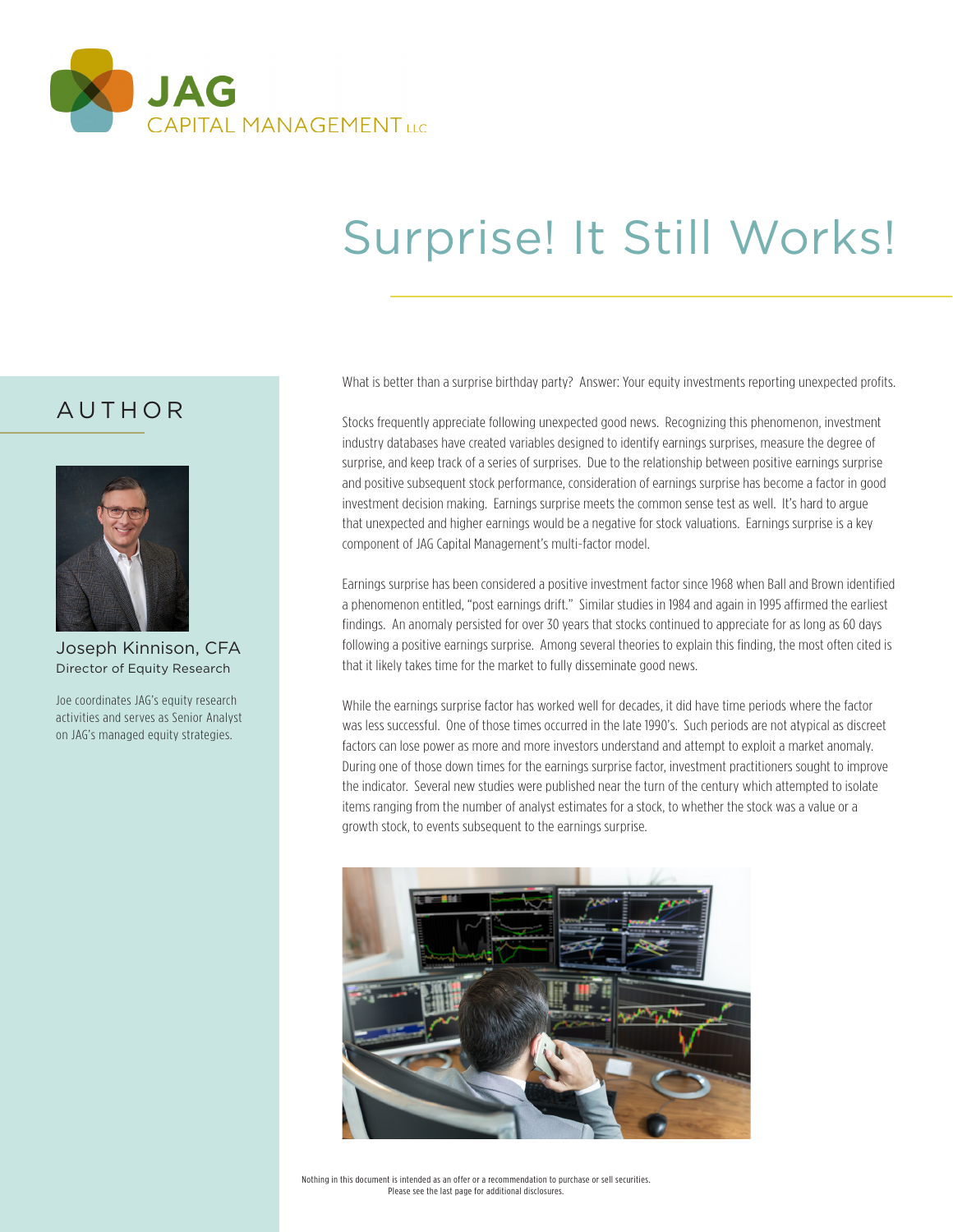## Is Two Better Than One?

One of the more notable efforts to rescue the earnings surprise factor from perceived both faster market reaction times and faster computers was to combine earnings surprise with an earnings revision factor. JAG recreated this factor merger, and our testing shows a clear deterioration in the performance of the earnings surprise factor when such a combination is used. The first chart below shows performance of the top three deciles of the earnings surprise (orange) and earnings surprise & earnings revision (blue) models compared to the Russell 1000 Growth Index. The second chart shows the difference in performance between the top three and bottom three deciles of the singular and combined factor models. Earnings surprise alone significantly outperforms the same factor modified by earnings revisions.

#### **Combined EPS Surprise and EPS Revisions (blue line), EPS Surprise (orange line), EPS Revisions (green line)**





2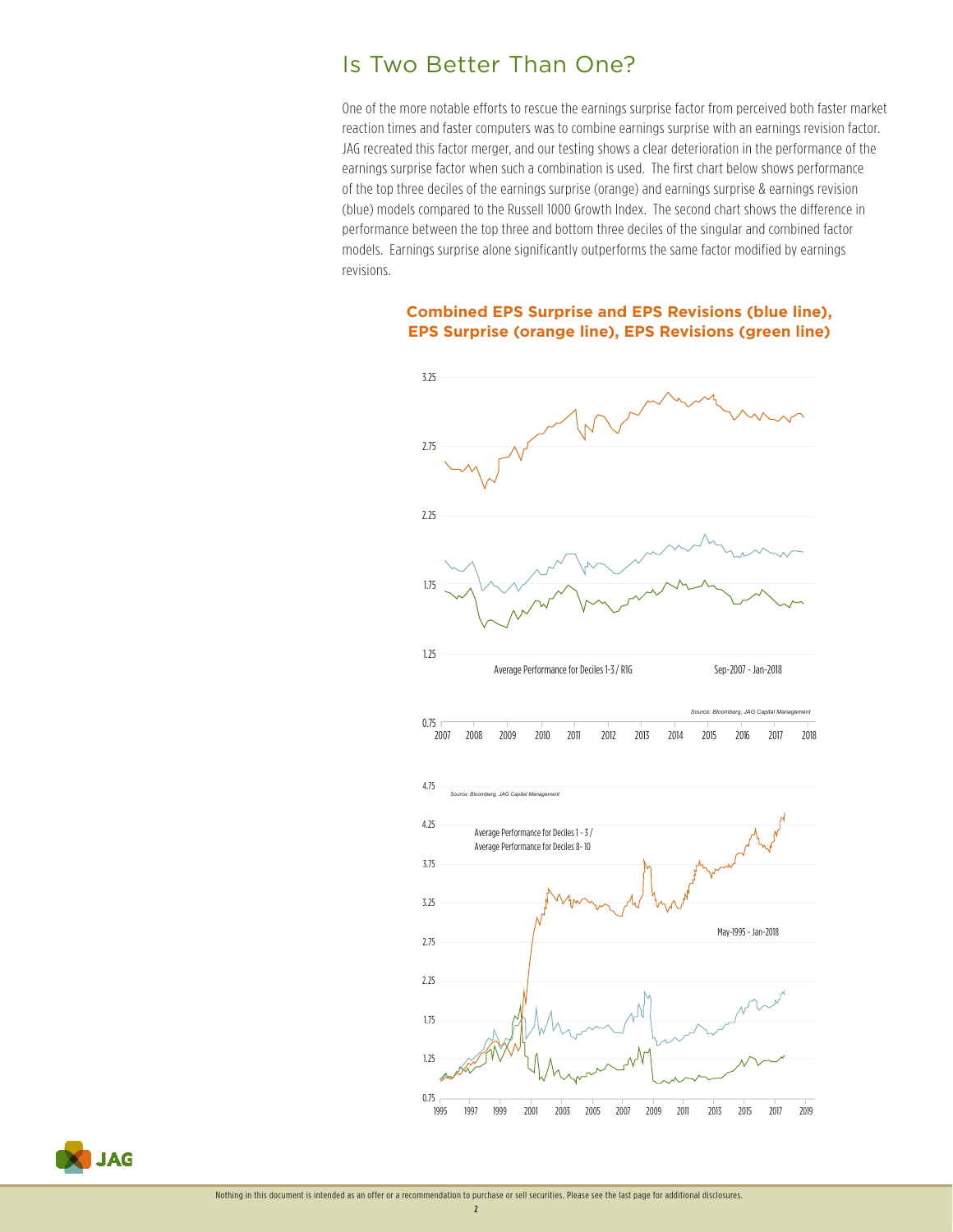## Tick-Tack-Toe: Three in a Row

A more recent effort to modify the earnings surprise factor looked for a series of consecutive surprises instead of one singular surprise. That 2012 study by Shanthikumar found that investors responded to a greater degree to each consecutive earnings surprise (up to four). However, the author says that the investment performance generated by the consecutive surprise model deteriorated after 2002. At JAG, we think that the author may have been on the right track in looking for multiple periods of earnings surprise. However, we do not think earnings surprise needs to be consecutive, nor do we think that three or four earnings periods is the right target term.

What if the company in which you are invested posted positive earnings surprises in four out of the last five quarters? Would that company's stock perform better than a stock with a positive surprise in two of the last five quarters? Our work suggests that it would. Second, why would we select five quarters and not three (as the 2012 study) or seven or nine? Well, we tested all of those intervals, and found a particularly powerful result in a plurality of positive surprises over seven quarters. While we do not know for sure why this is true, we suspect that it takes positive results over several quarters to create momentum. The following chart shows the performance of the top decile of stocks sorted by seven quarter surprise percentage compared to the bottom decile of stocks on the same metric. We think this earnings surprise factor is robust.



#### Pct Positive EPS Surprises Over Past 7 Qtrs: Decile 1 / Decile 10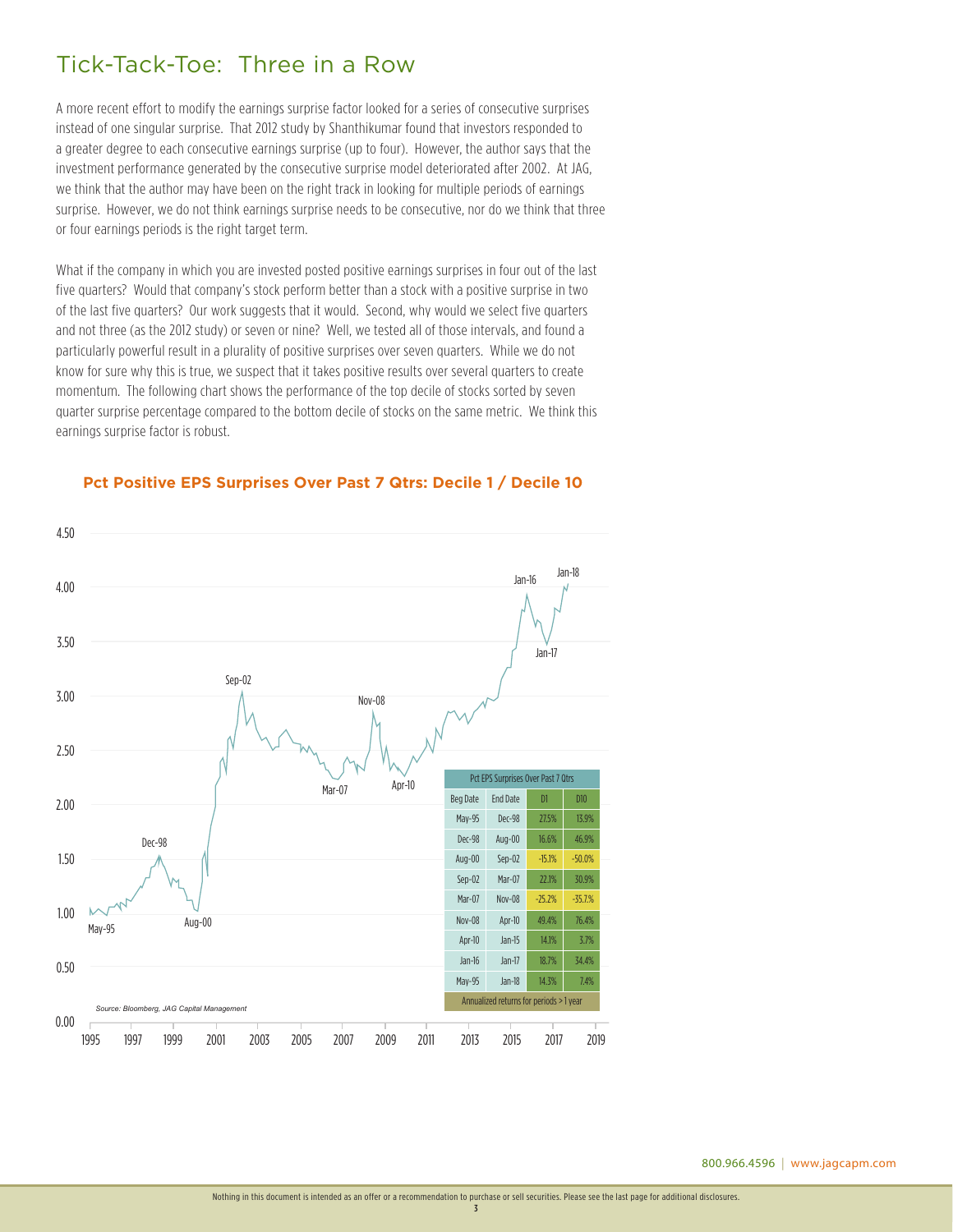## Not Only Performance, But Risk Moderation

Perhaps even greater than the consecutive earnings surprise factor performance is what using the factor does for portfolio risk. In our research, the companies exhibiting greater rates of earnings surprise are less volatile and have lower maximum drawdowns than their peer companies. In addition to having lower risk, companies with higher rates of earnings surprise have some counter cyclical characteristics. From the chart that follows, it is evident that the companies with multiple positive surprises outperformed both the Russell 1000 Growth Index and the group of companies with the fewest positive surprises during the 2000-01 recession. That same multiple positive surprise group outperformed the index in the 2007-9 recession, and trounced the few positive surprise group early in the correction.

#### **Cumulative Return for R 1000 Growth Firms Sorted by EPS Surprises\*: Many Positive Surprises (blue line), Few Positive Surprises (orange line), Russell 1000 Growth Index (green line)**



## Conclusion

Earnings surprise has been a powerful investment factor for decades. It works often but not always. Attempts to modify the factor by adding a revisions component and a consecutive surprise component have proven fruitless. However, finding companies who report multiple surprises over long periods both enhances portfolio returns and lowers risk. At JAG, we believe our research keeps our factor model inputs fresh and productive.